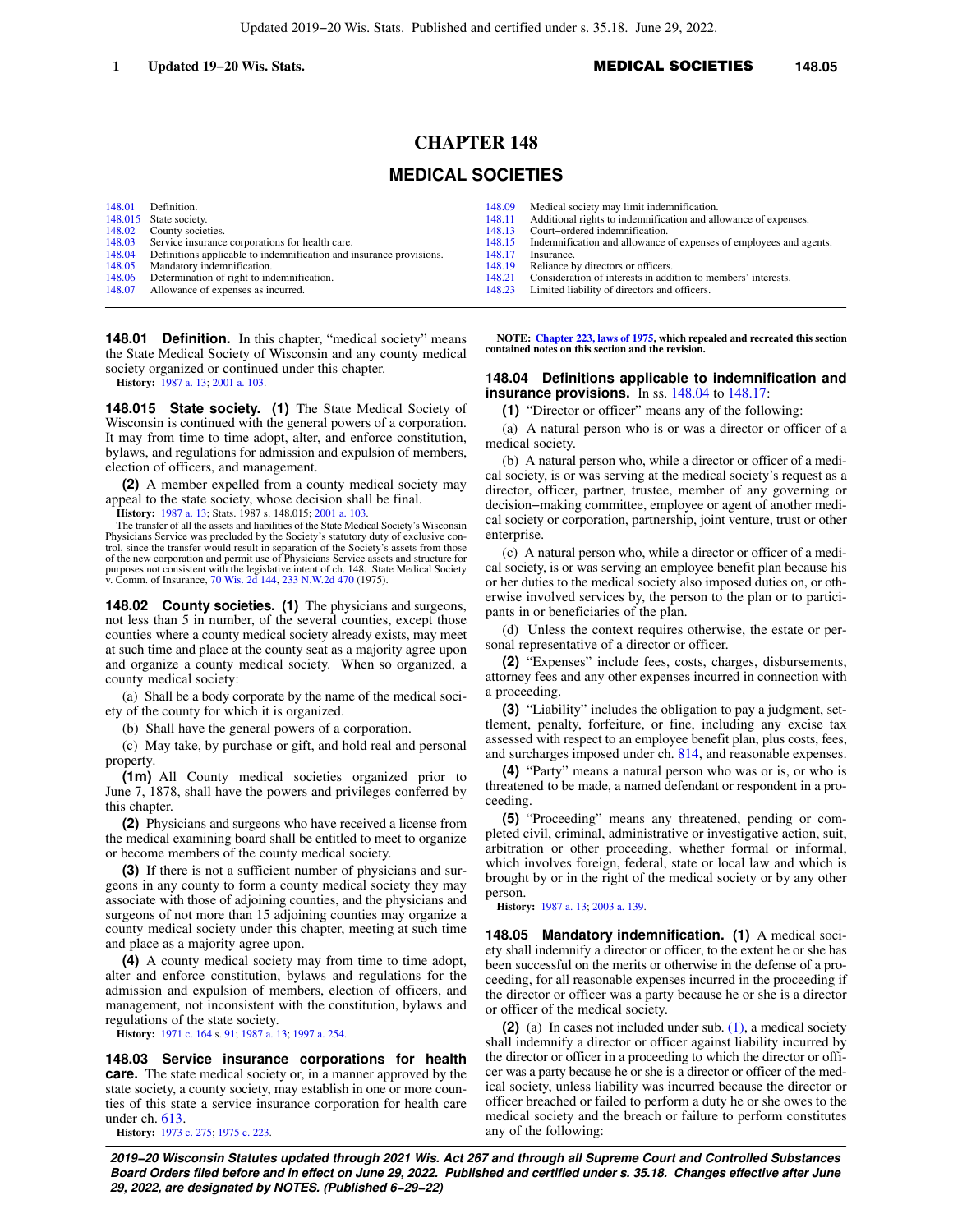### **148.05** MEDICAL SOCIETIES **Updated 19−20 Wis. Stats. 2**

1. A willful failure to deal fairly with the medical society or its members in connection with a matter in which the director or officer has a material conflict of interest.

2. A violation of criminal law, unless the director or officer had reasonable cause to believe his or her conduct was lawful or no reasonable cause to believe his or her conduct was unlawful.

3. A transaction from which the director or officer derived an improper personal profit.

4. Willful misconduct.

(b) Determination of whether indemnification is required under this subsection shall be made under s. [148.06](https://docs.legis.wisconsin.gov/document/statutes/148.06).

(c) The termination of a proceeding by judgment, order, settlement or conviction, or upon a plea of no contest or an equivalent plea, does not, by itself, create a presumption that indemnification of the director or officer is not required under this subsection.

**(3)** A director or officer who seeks indemnification shall make a written request to the medical society.

**(4)** (a) Indemnification under this section is not required to the extent limited by the medical society's constitution or bylaws under s. [148.09.](https://docs.legis.wisconsin.gov/document/statutes/148.09)

(b) Indemnification under this section is not required if the director or officer has previously received indemnification or allowance of expenses from any person, including the medical society, in connection with the same proceeding.

**History:** [1987 a. 13.](https://docs.legis.wisconsin.gov/document/acts/1987/13)

Cooperative indemnification. La Rowe and Weine. WBB Sept. 1988.

**148.06 Determination of right to indemnification.** Unless otherwise provided by the constitution or bylaws or by written agreement between the director or officer and the medical society, the director or officer seeking indemnification under s. [148.05 \(2\)](https://docs.legis.wisconsin.gov/document/statutes/148.05(2)) shall select one of the following means for determining his or her right to indemnification:

**(1)** By majority vote of a quorum of the board of directors consisting of directors not at the time parties to the same or related proceedings. If a quorum of disinterested directors cannot be obtained, by majority vote of a committee duly appointed by the board of directors and consisting solely of 2 or more directors not at the time parties to the same or related proceedings. Directors who are parties to the same or related proceedings may participate in the designation of members of the committee.

**(2)** By independent legal counsel selected by a quorum of the board of directors or its committee in the manner prescribed in sub.  $(1)$  or, if unable to obtain such a quorum or committee, by a majority vote of the full board of directors, including directors who are parties to the same or related proceedings.

**(3)** By a panel of 3 arbitrators consisting of one arbitrator selected by those directors entitled under sub. [\(2\)](https://docs.legis.wisconsin.gov/document/statutes/148.06(2)) to select independent legal counsel, one arbitrator selected by the director or officer seeking indemnification and one arbitrator selected by the 2 arbitrators previously selected.

**(4)** By an affirmative vote of a majority of members who are entitled to vote and who are present in person or represented by proxy at a meeting at which a quorum is present, if there are members having voting rights. Unless the constitution or bylaws provide otherwise, members holding one−tenth of the votes entitled to be cast, present in person or represented by proxy, shall constitute a quorum at a meeting of members. Membership rights owned by, or voted under the control of, persons who are at the time parties to the same or related proceedings, whether as plaintiffs or defendants or in any other capacity, may not be voted in making the determination.

**(5)** By a court under s. [148.13.](https://docs.legis.wisconsin.gov/document/statutes/148.13)

**(6)** By any other method provided for in any additional right to indemnification permitted under s. [148.11](https://docs.legis.wisconsin.gov/document/statutes/148.11).

**History:** [1987 a. 13.](https://docs.legis.wisconsin.gov/document/acts/1987/13)

**148.07 Allowance of expenses as incurred.** Upon written request by a director or officer who is a party to a proceeding, a medical society may pay or reimburse his or her reasonable expenses as incurred if the director or officer provides the medical society with all of the following:

**(1)** A written affirmation of his or her good faith belief that he or she has not breached or failed to perform his or her duties to the medical society.

**(2)** A written undertaking, executed personally or on his or her behalf, to repay the allowance and, if required by the medical society, to pay reasonable interest on the allowance to the extent that it is ultimately determined under s. [148.06](https://docs.legis.wisconsin.gov/document/statutes/148.06) that indemnification under s. [148.05 \(2\)](https://docs.legis.wisconsin.gov/document/statutes/148.05(2)) is not required and that indemnification is not ordered by a court under s. [148.13 \(2\) \(b\)](https://docs.legis.wisconsin.gov/document/statutes/148.13(2)(b)). The undertaking under this subsection shall be an unlimited general obligation of the director or officer and may be accepted without reference to his or her ability to repay the allowance. The undertaking may be secured or unsecured.

**History:** [1987 a. 13](https://docs.legis.wisconsin.gov/document/acts/1987/13).

**148.09 Medical society may limit indemnification. (1)** A medical society's obligations to indemnify under s. [148.05](https://docs.legis.wisconsin.gov/document/statutes/148.05) may be limited as follows:

(a) With respect to the state medical society or, except as provided in s. [148.02 \(4\)](https://docs.legis.wisconsin.gov/document/statutes/148.02(4)), a county medical society organized under s. [148.02 \(1\)](https://docs.legis.wisconsin.gov/document/statutes/148.02(1)) before June 13, 1987, by an amendment to its constitution or bylaws which becomes effective on or after June 13, 1987.

(b) With respect to a county medical society organized under s. [148.02 \(1\)](https://docs.legis.wisconsin.gov/document/statutes/148.02(1)) on or after June 13, 1987, except as provided in s. [148.02 \(4\)](https://docs.legis.wisconsin.gov/document/statutes/148.02(4)), by its constitution or bylaws, including any amendments to its constitution or bylaws.

**(2)** A limitation under sub. [\(1\)](https://docs.legis.wisconsin.gov/document/statutes/148.09(1)) applies if the first alleged act of a director or officer for which indemnification is sought occurred while the limitation was in effect. **History:** [1987 a. 13](https://docs.legis.wisconsin.gov/document/acts/1987/13).

**148.11 Additional rights to indemnification and allowance of expenses.** (1) Except as provided in sub. [\(2\)](https://docs.legis.wisconsin.gov/document/statutes/148.11(2)), ss. [148.05](https://docs.legis.wisconsin.gov/document/statutes/148.05) and [148.07](https://docs.legis.wisconsin.gov/document/statutes/148.07) do not preclude any additional right to indemnification or allowance of expenses that a director or officer may have under any of the following:

(a) The constitution or bylaws.

(b) A written agreement between the director or officer and the medical society.

(c) A resolution of the board of directors.

(d) A resolution, after notice, adopted by a majority vote of members who are entitled to vote.

**(2)** Regardless of the existence of an additional right under sub. [\(1\)](https://docs.legis.wisconsin.gov/document/statutes/148.11(1)), the medical society may not indemnify a director or officer, or permit a director or officer to retain any allowance of expenses unless it is determined by or on behalf of the medical society that the director or officer did not breach or fail to perform a duty he or she owes to the medical society which constitutes conduct under s.  $148.05$  (2) (a) 1, 2, 3, or [4.](https://docs.legis.wisconsin.gov/document/statutes/148.05(2)(a)4.) A director or officer who is a party to the same or related proceeding for which indemnification or an allowance of expenses is sought may not participate in a determination under this subsection.

**(3)** Sections [148.04](https://docs.legis.wisconsin.gov/document/statutes/148.04) to [148.17](https://docs.legis.wisconsin.gov/document/statutes/148.17) do not affect a medical society's power to pay or reimburse expenses incurred by a director or officer in any of the following circumstances:

(a) As a witness in a proceeding to which he or she is not a party.

(b) As a plaintiff or petitioner in a proceeding because he or she is or was an employee, agent, director or officer of the medical society.

**History:** [1987 a. 13](https://docs.legis.wisconsin.gov/document/acts/1987/13).

**148.13 Court−ordered indemnification. (1)** Except as provided otherwise by written agreement between the director or officer and the medical society, a director or officer who is a party to a proceeding may apply for indemnification to the court con-

**2019−20 Wisconsin Statutes updated through 2021 Wis. Act 267 and through all Supreme Court and Controlled Substances Board Orders filed before and in effect on June 29, 2022. Published and certified under s. 35.18. Changes effective after June 29, 2022, are designated by NOTES. (Published 6−29−22)**